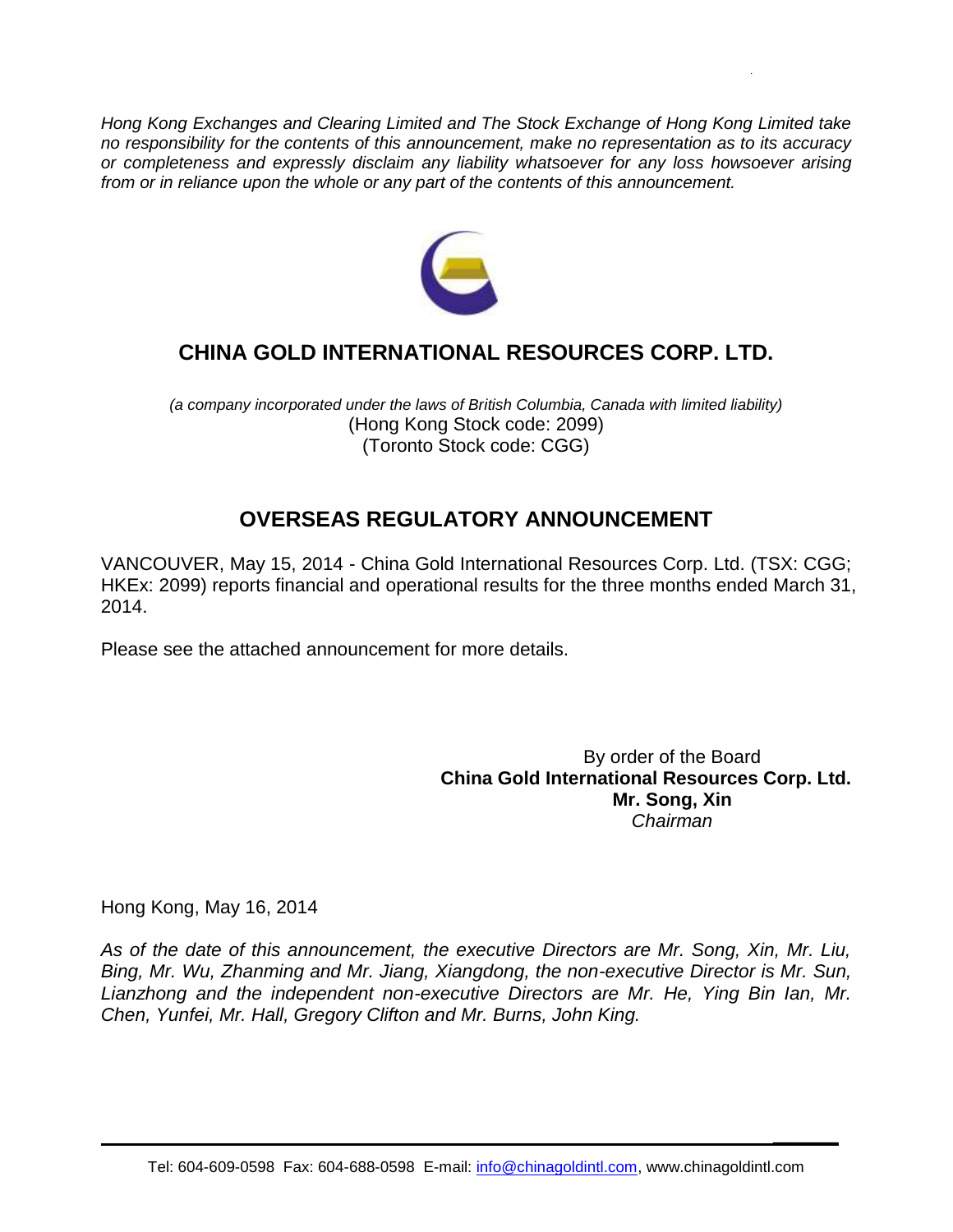

**\_\_\_\_\_\_**

#### **China Gold International Reports 2014 First Quarter Results.**

VANCOUVER, May 15, 2014 - China Gold International Resources Corp. Ltd. (TSX: CGG; HKEx: 2099) (the "Company" or "China Gold International Resources") reports financial and operational results for the three months ended March 31, 2014 ("Q1", "quarter" or "first quarter 2014").

As previously announced the Company's Jiama Mine experienced reduced power supply and its 6,000 tpd Phase I processing plant closure for most of Q1 2014. Consequently, Jiama Mine's copper and other metals output during Q1 2014 was severely reduced. On March 31, 2014 adequate power supply has been re-established and production reached full 6,000 tpd capacity level of Phase I in the month of April 2014. The Company was able to achieve record copper production levels in April 2014.

#### *First Quarter 2014 Financial Highlights*

- Consolidated revenues of US\$36.7 million for the first quarter ended March 31, 2014 decreased compared to US\$77.6 million earned in the first quarter ended March 31, 2013.
- Revenues from the Chang Shan Hao Gold Mine (the "CSH Mine", the "CSH Gold Mine" or "CSH") accounted for 86%, or US\$31.6 million (Q1, 2013: US\$47.4 million), of total revenue for the quarter. This decrease from the same period last year was due to the lower gold sales volume and lower realized prices.
- Revenue from the Jiama Copper-Gold Polymetallic Mine (the "Jiama Mine" or "Jiama") accounted for 14%, or US\$5.07 million (Q1, 2013: US\$29.3 million), of total revenue for the quarter. This decrease from the same period last year was due to lower production from the Jiama Mine.
- Cost of sales of US\$22.3 million for the quarter ended March 31, 2014, decreased by US\$25.2 million, from US\$47.5 million for the quarter ended March 31, 2013. The decrease in cost of sales is primarily attributable to Jiama's lower production volume and CSH's reduced processing costs during Q1. Cost of sales as a percentage of revenue for the Company decreased to 61% from 62% for the three months ended March 31, 2014 compared to 2013.
- Mine operating earnings of US\$14.4 million for the quarter ended March 31, 2014 decreased by 51%, or US\$14.9 million, from US\$29.3 million for the quarter ended March 31, 2013. Mine operating earnings as a percentage of revenue increased to 39% from 38% for the three months ended March 31, 2014 compared to the three months ended March 31, 2013.
- Income from operations of US\$8.3 million for the first quarter of 2014 decreased by US\$13.7 million from US\$22 million for the first quarter of 2013.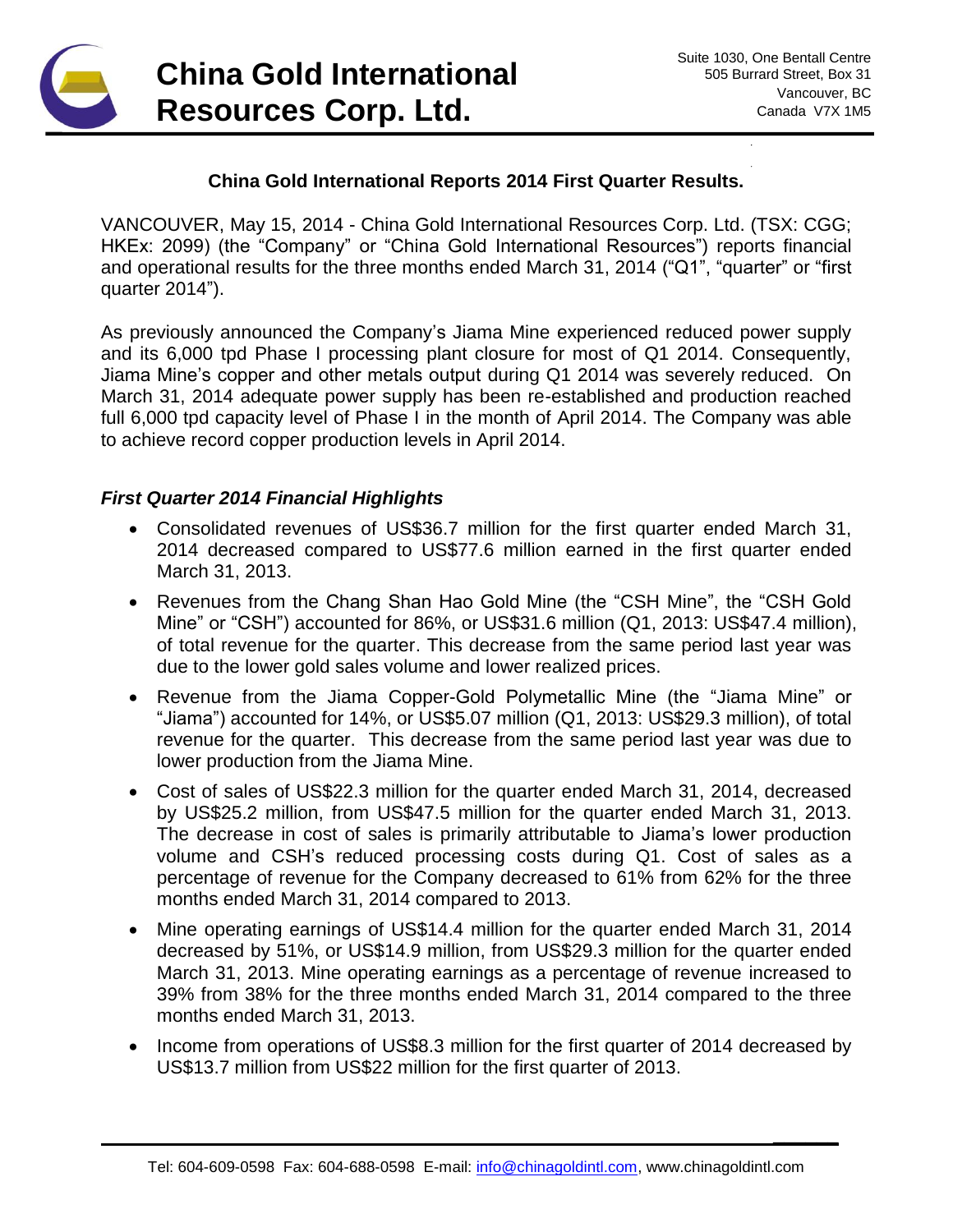

**\_\_\_\_\_\_**

• Net income of the Company decreased by US\$13.7 million to US\$1.4 million for the three months ended March 31, 2014 from US\$15.1 million for the three months ended March 31, 2013.

#### *First Quarter 2014 Production and Operating Highlights*

- Gold production at the CSH Mine decreased by 16% from 32,163 ounces for the three months ended March 31, 2013 to 27,118 ounces for the three months ended March 31, 2014. The major reasons for the decrease in production are due to lower grade ore being mined and placed on the leaching heap in the past periods, and an increased height of the leaching heap leading to a longer gold recovery period.
- The total production cost of gold per ounce and cash production cost of gold per ounce for the three months ended March 31, 2014 both decreased compared with the same period in 2013. Cash production cost decrease was mainly due to lower waste striping cost, lower reagents costs in gold extraction and processing, and reduced use of sodium cyanide during the quarter. The decreased reagent expenditure is also the major contributor to the lower total production cost of gold for Q1. Some of these decreases will be temporary.

| <b>CSH Mine</b>                                | Three months ended March 31, |      |
|------------------------------------------------|------------------------------|------|
|                                                | 2014                         | 2013 |
| Total production cost (US\$) of gold per ounce | 783                          | 953  |
| Cash production cost* (US\$) of gold per ounce | 585                          | 812  |

*\** Non-IFRS measure

- Copper production from the Jiama Mine significantly decreased by 77% from 3,083 tonnes (6,797,439 pounds) during the three months ended March 31, 2013 to 711 tonnes (1,568,490 pounds) during the three months ended March 31, 2014. The decrease in production was mainly due to aforementioned seasonal electricity shortage.
- The cash production cost of copper per pound decreased during Q1, 2014 compared with the same period in 2013 due to a decrease in mining and processing costs. The total production cost of copper per pound increased due to higher fixed costs per unit during the power shortage period.

| Jiama Mine                                                                                             | Three months ended March 31,<br>2014<br>2013 |      |
|--------------------------------------------------------------------------------------------------------|----------------------------------------------|------|
|                                                                                                        |                                              |      |
| Total production cost* (US\$) of copper per pound<br>Total production cost* (US\$) of copper per pound | 5.64                                         | 3.83 |
| after by-products credits***                                                                           | 4.32                                         | 2.42 |
| Cash production cost** (US\$) per pound of copper                                                      | 2.59                                         | 3.04 |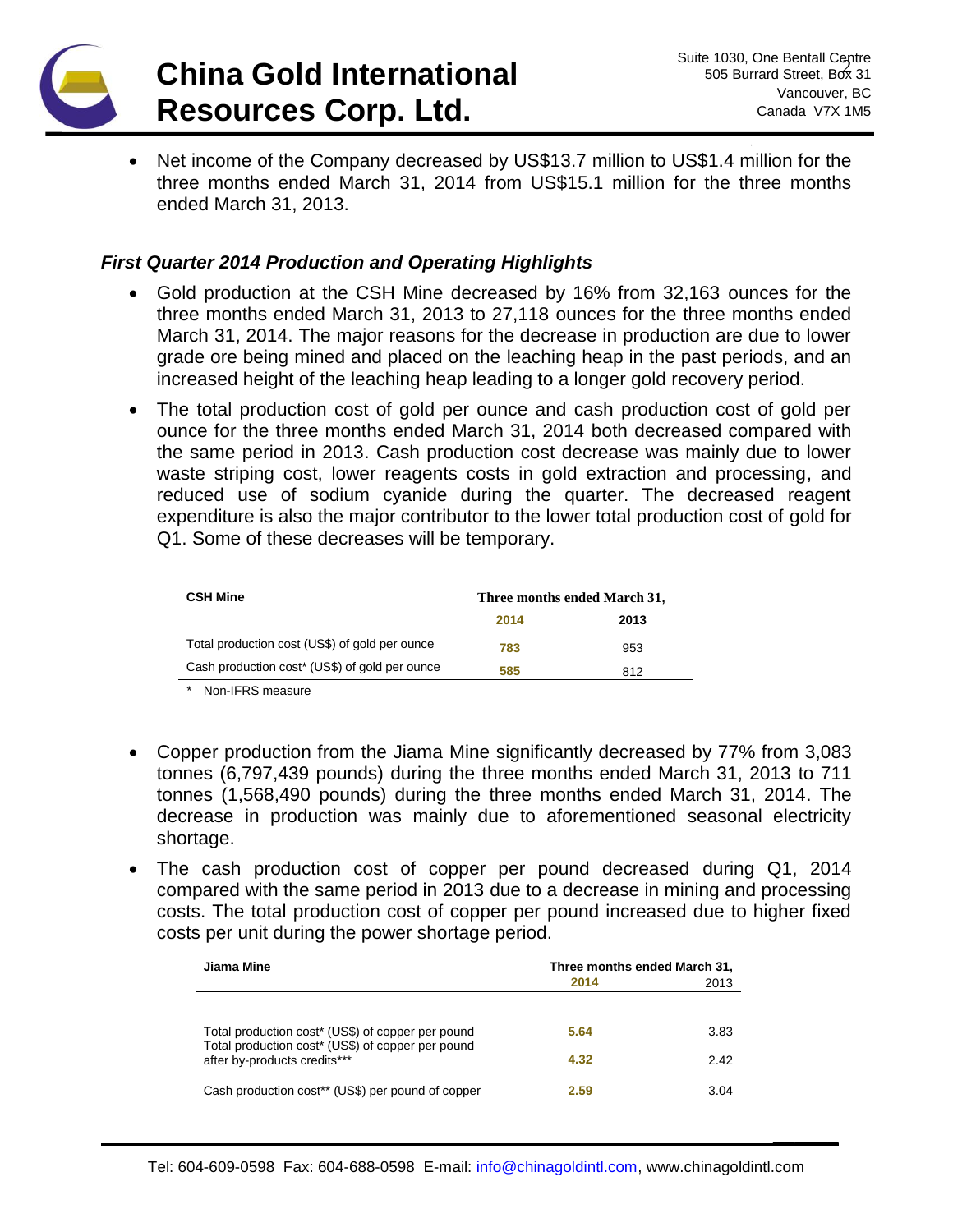

# **China Gold International Resources Corp. Ltd.**

**\_\_\_\_\_\_**

Cash production cost\*\* (US\$) of copper per pound after by-products credits<sup>\*\*\*</sup><br>1.63

\* Production costs include expenditures incurred at the mine sites for the activities related to production including mining, processing, mine site G&A and royalties etc.

\*\* Non-IFRS measure

\*\*\* By-products credit refers to the sales of gold and silver during the corresponding period.

## *2014 Outlook*

- Expected production of 208,000 ounces of gold in 2014.
- The Company previously reported that its ongoing initiatives to increase production, productivity and efficiency at the Jiama Mine are expected to enable it to meet its previously mentioned 2014 production guidance of approximately 50 million pounds of copper. However, due to uncertain nature of those initiatives and expectations, the Company will need to confirm its 2014 guidance for the Jiama Mine in mid-2014.
- Jiama's production capacity will grow in 2 stages. At the completion of stage one, scheduled for the second half of 2014 the new mill's capacity is expected to grow from 6,000 tpd to 28,000 tpd of ore. Stage two construction of an additional 22,000 tpd capacity is expected to be completed by the second half of 2015. This expansion will grow Jiama's processing capacity nearly 8 times from 6,000 tpd in 2013 to 50,000 tpd in 2015.
- Negotiations are on-going with the local government and local power provider to ensure reliability, availability and acceptable price of the electricity supply in the medium and long-term.
- The Company will continue to leverage the technical and operating experience of the Company's controlling shareholder, China National Gold Group Corporation ("CNG"), to improve operations at its mines, increase production and minimize costs.
- To fulfill its growth strategy, the Company is continually working with CNG and other interested parties to identify potential international mining opportunities, mainly outside of China, which can be readily and quickly brought into production with the possibility of further expansion through continued exploration.

### *About China Gold International Resources*

China Gold International Resources Corp. Ltd. is based in Vancouver, BC, Canada and operates both profitable and growing mines, the CSH Gold Mine in Inner Mongolia, and the Jiama Copper-Gold Polymetallic Mine in Tibet Autonomous Region of the People's Republic of China. The Company's objective is to continue to build shareholder value by growing production at its current mining operations, expanding its resource base, and aggressively acquiring and developing new projects internationally. The Company is listed on the Toronto Stock Exchange (TSX: CGG) and the Main Board of The Stock Exchange of Hong Kong Limited (HKEx: 2099).